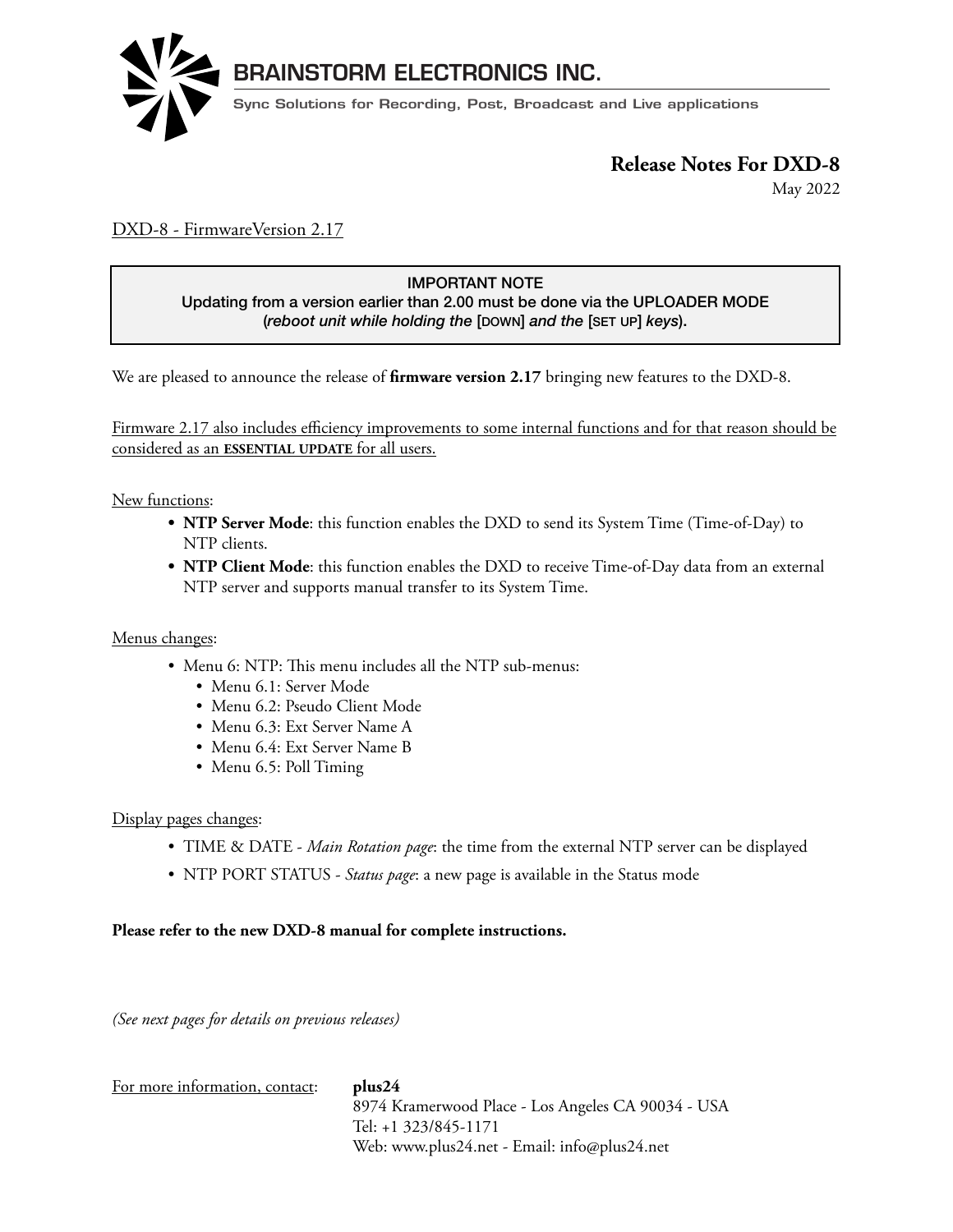

#### **RELEASE TRELASH INDIE<br>Updating from a version earlier than 2.00 must be done via the UPLOADER MODE** IMPORTANT NOTE (*reboot unit while holding the* [DOWN] *and the* [SET UP] *keys*).

## **Release Notes For DXD-8**

Dec 2021

DXD-8 - FirmwareVersion 2.16

Firmware version 2.16 does not bring any new feature but includes a minor bug fix. locked to it is internal crystal or to a large selection of the 16 universal references. The 16 universal output

Updating to 2.16 is recommended for all DXD-8. versatile.

With video sync set as the reference, if the source is unstable, in rare occasions the front panel could become unresponsive. Version 2.16 corrects that.  $\mathcal{L}$ 

0DQXDOSDJH8SFRPLQJUHYLVLRQVZLOODGGIXQFWLRQVWRWKHZHESDJHVXFKDVPRQLWRULQJWKH';'

(See next pages for details on previous releases)

Please refer to the new DXD-8 manual for complete instructions.

For more information, contact: **plus24**

8974 Kramerwood Place - Los Angeles CA 90034 - USA Tel:  $+1$  323/845-1171 Web: www.plus24.net - Email: info@plus24.net  $\mathbf{I}$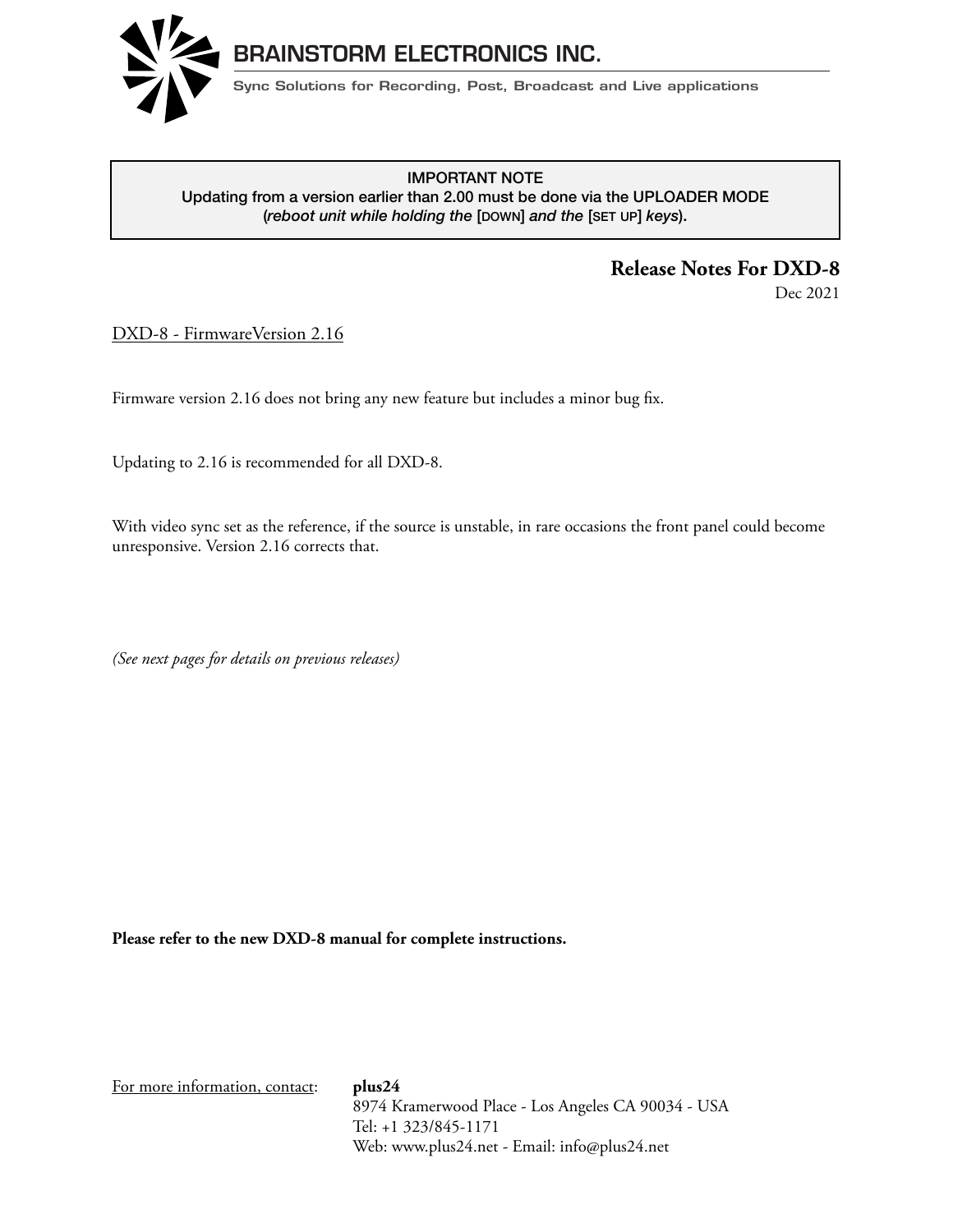

Oct 2021

### DXD-8 - FirmwareVersion 2.15

## IMPORTANT NOTE

Updating from a version earlier than 2.00 must be done via the UPLOADER MODE (*reboot unit while holding the* [DOWN] *and the* [SET UP] *keys*). DXD-16 - Firmware version 1.06

We are pleased to announce the release of **firmware version 2.15** bringing the following to the DXD-8:

New functions: The DIMD-16 is a precision multiple generator. It can generate a whole range of reference generators. It can generate a whole range of references either  $\alpha$  and  $\alpha$  and  $\alpha$  and  $\alpha$  and  $\alpha$  and  $\alpha$  and  $\alpha$  and  $\alpha$  a

- Support for **AVB 2011 & 2020** (requires AVB option, purchased separately)
- Support for **PTP v2.1**
- Support for Layer 2 PTP  $(v2.0 \& 2.1)$
- $\bullet$  New system **LOCATION** (Menu 10.7 and UNIT INFO status)
- **•** New Status pages (see below)
- **DHCP Acquisition Process** can be restarted from the front panel without rebooting the unit
- A minor **Time Jam** problem was fixed
	- **•** When connecting a **GPS antenna** through a splitter box blocking DC, the GPS receiver no longer interprets that as a disconnected antenna and therefore proceeds normally.

#### Menus changes: **FEATURES TO BE IMPLEMENTED IN UPCOMING UPDATES.**

- Port Controls Menu (5.3): PTP Version and Profile have now been placed in 2 separate fields. Choices for PTP Versions are (\* requires a Feature Key):
	- PTP Version 1<sup>\*</sup>
		- PTP 2.0
- $-$  PTP 2.1
- $-$  PTP (Layer 2) 2.0
	- PTP (Layer 2) 2.1
	- AVB 2011\*
- $-$  AVB 2020<sup>\*</sup>
	- Menu 10.7 (Utility): Location

#### New Status Pages:

- Grandmaster ID: includes Primary Clocks, Grandmaster credentials and Path Trace information
- **PTP Port Status**: port info + message counters (Announce, Sync, Delay Request & Response, **Path Fort Status:** Port line Thessage counters (Announce, Syne, Delay Request & Response,
	- WC Out Termination: displays a measurement in ohms for each BNC output set to Word Clock. we can refinimation, displays a measurement in omns for each DIAC

*(See next pages for details on previous releases)*

#### **Please refer to the new DXD-8 manual for complete descriptions and instructions.**

| For more information, contact: | plus24                                             |
|--------------------------------|----------------------------------------------------|
|                                | 8974 Kramerwood Place - Los Angeles CA 90034 - USA |
|                                | Tel: +1 323/845-1171                               |
|                                | Web: www.plus24.net - Email: info@plus24.net       |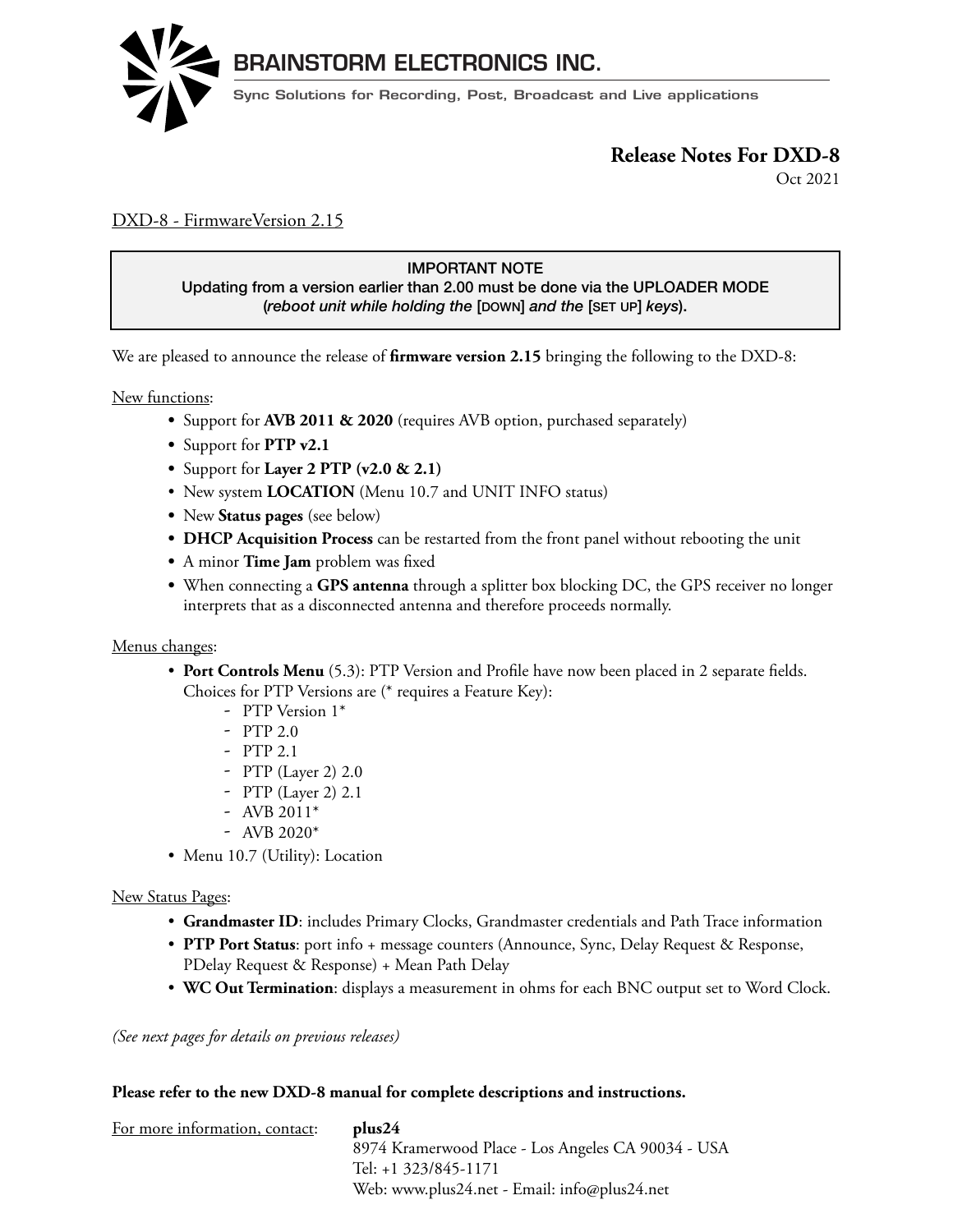

April 2021

### DXD-8 - FirmwareVersion 2.14

#### IMPORTANT NOTE

Updating from a version earlier than 2.00 must be done via the UPLOADER MODE (*reboot unit while holding the* [DOWN] *and the* [SET UP] *keys*).

We are please to announce the release of **firmware version 2.14** bringing the following to the DXD-8. We are pleased to announce the release of the DXD-16 along with **firmware version 1.0**6

#### New functions included:  $\frac{d}{dt}$

- Support for PTPv1 (PTP option purchased separately). PTP v1 is selected as a PTP Profile versatile.
	- Add system **NAME** (Menu and UNIT INFO status)
- Use higher priority **DSCP values** (original PTP: 46 and 0; new: 56 and 46) S Use inglier priority **DSCP** values (original  $T$  IT: 40 and 0; hew: 90 and 40)
	- New **LOCK statuses**: PTP SYNC 0,1,2,3 (Main Rotation bottom line)
- Add **Network Filtering** to eliminate receipt of unwanted messages and reduce CPU loading  $\mathbf{B}$  sure to register your units at will give you access to the 'DOWNLOAD'  $\mathbf{B}$ SUIT AND INCLUSTER THE THEFT
	- **Buffer** and **queue** sizes in DRAM, used by software for network message reception, have been increased substantially.

#### Menus changes: 5HPRWHFRQWUROWKH(WKHUQHWSRUWLVFXUUHQWO\XVHGIRUXSGDWLQJWKH';'ILUPZDUHRQO\VHH8VHU·V

- Menu 5.3 (Port Controls): PTP v1 (Profile & Version)
- Menu 10.6 (Utility): Name
- Menu 4.2.1: Advanced Networking: Internal VLAN ID's  $\overline{\mathbf{G}}$  $\sum_{i=1}^{\infty}$
- $\bullet\,$  Menu 4.2.2: Advanced Networking: DSCP Transmit Values

*(See next pages for details on previous releases)* **NEW In Version 1.06**  $\frac{1}{1}$   $\frac{1}{2}$   $\frac{1}{2}$   $\frac{1}{2}$   $\frac{1}{2}$   $\frac{1}{2}$   $\frac{1}{2}$   $\frac{1}{2}$   $\frac{1}{2}$   $\frac{1}{2}$   $\frac{1}{2}$   $\frac{1}{2}$   $\frac{1}{2}$   $\frac{1}{2}$   $\frac{1}{2}$   $\frac{1}{2}$   $\frac{1}{2}$   $\frac{1}{2}$   $\frac{1}{2}$   $\frac{1}{2}$   $\frac{1}{2}$   $\frac{1}{2}$ 

#### Please refer to the new DXD-8 manual for complete descriptions and instructions.

| For more information, contact: | plus24                                             |
|--------------------------------|----------------------------------------------------|
|                                | 8974 Kramerwood Place - Los Angeles CA 90034 - USA |
|                                | Tel: +1 323/845-1171                               |
|                                | Web: www.plus24.net - Email: info@plus24.net       |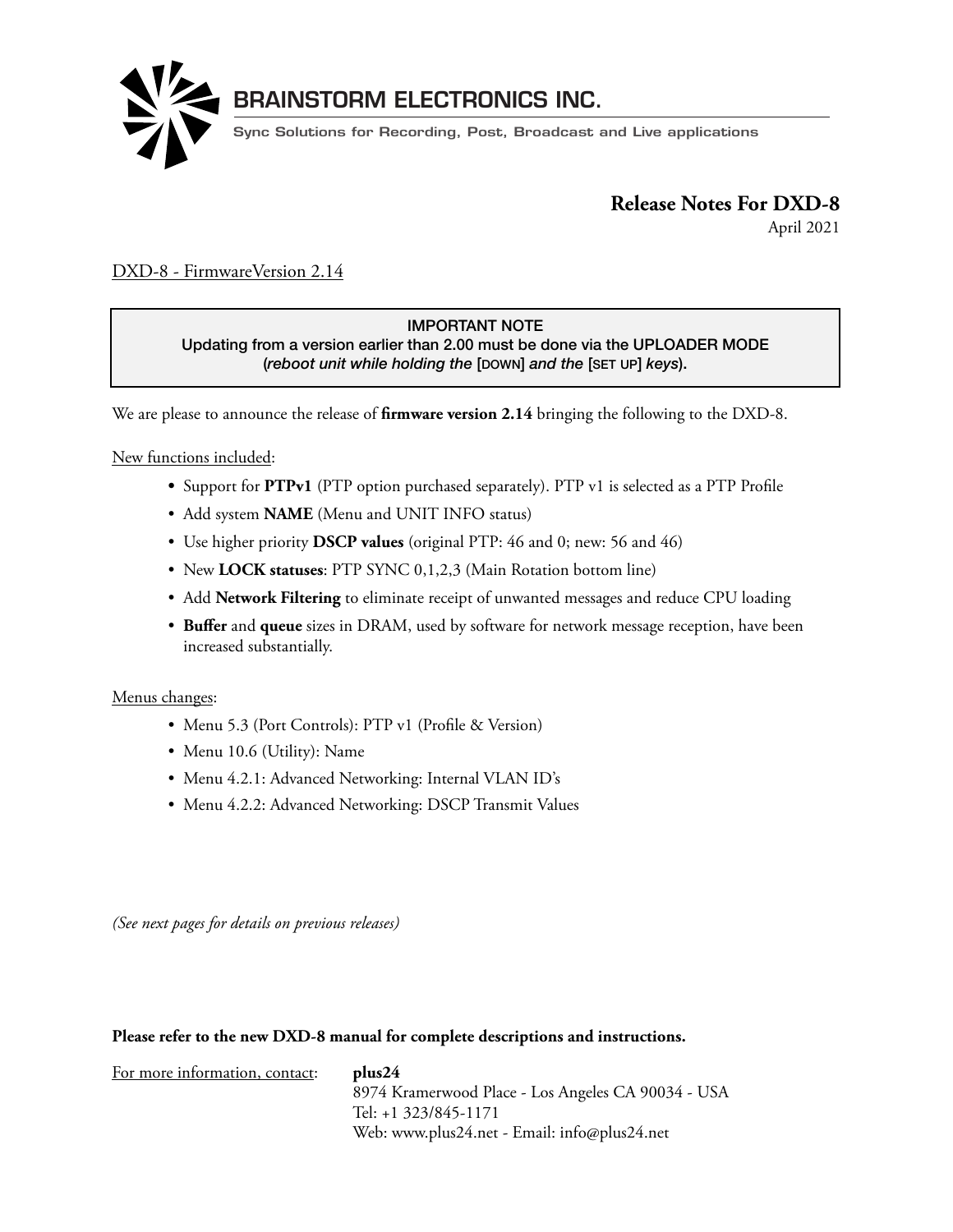

January 2021

### DXD-8 - FirmwareVersion 2.10

#### IMPORTANT NOTE

Updating from a version earlier than 2.00 must be done via the UPLOADER MODE (*reboot unit while holding the* [DOWN] *and the* [SET UP] *keys*).

We are please to announce the release of firmware version 2.10 bringing the following to the DXD-8.  $\frac{1}{\sigma}$  is a precision multiportation multiportation multiportation  $\sigma$ 

We are pleased to announce the release of the DXD-16 along with **firmware version 1.0**6

New function included: locked to it's internal crystal or to a large selection of external references. The 16 universal outputs can be  $\epsilon$  w function included.

- Supports the DXD/LTC optional firmware. It can generate 2 separate streams of time code simultaneously at different formats. Each stream can be set as a Time-Of-Day time code generator or as a Run/Stop/Cue generator locked to the selected reference.
- **BNC Outputs delay/advanc**e adjustment. Available for WC, AES and Video Sync. hybrid system either as a Grandmaster or as a PTP slave. PTP slave. PTP slave. PTP will be available in  $P$
- TIME JAM mode, allows the DXD-8 to jam time information from an external source such as PTP or GPS (optional) when using a reference without time such as video sync, AES or word clock (see ch. 8.2 in manual).

### ${\bf Menus\ changes:}$

- Menu 1.2: Sync Parameters (Time Jam)
	- Menus 3.1-3.6: BNC Outputs (supports Time Code and includes delay/advance adjustments)
	- Menu 5.1: PTP Port Modes (Time Jam)
- Menu 5.X.4: PTP Port Time Jam domain (Time Jam)
- $\bullet\,$  Menu 7.3: Time & Date Display (supports TC Gen)
- $\bullet\,$  Menu 8.1: SMPTE 2059 Set Up (Time Code)
- Menu 8.2: TC Generator 1 (Time Code)
	- Menu 8.3: TC Generator 2 (Time Code)
- Menus 9.1-9.2: GPIO (Time Code)

#### Display pages changes:

- PTP PORTS *Main rotation*: includes Time Jam modes and states
- TIME & DATE *Main rotation*: can display both TC Generators outputs and commands
	- OUTPUTS *Main Rotation*: indicates a phase adjustment was applied
- TIMES *Status mode*: includes TOD/GM Offset. Also includes TCG 1 & 2, Previous & Next Daily Jam  $1\mathrm{Rm}$

 $\mathcal{L}_{\mathbf{r}}$ 

#### **Please refer to the new DXD-8 and the DXD/LTC manuals for complete descriptions and instructions.**

| For more information, contact: | plus24                                             |
|--------------------------------|----------------------------------------------------|
|                                | 8974 Kramerwood Place - Los Angeles CA 90034 - USA |
|                                | Tel: +1 323/845-1171                               |
|                                | Web: www.plus24.net - Email: info@plus24.net       |